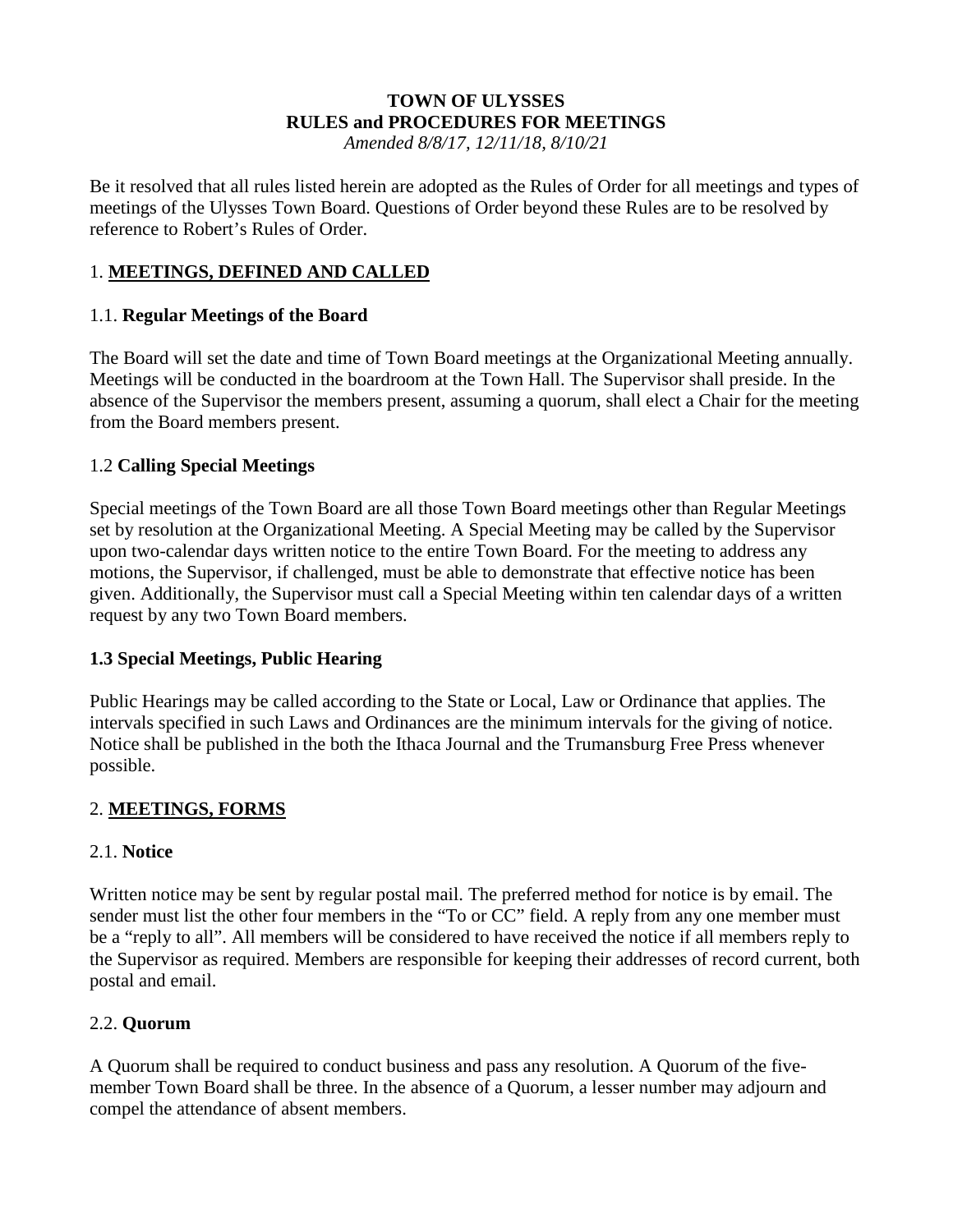#### 2.3. **Majority and Supermajority**

A Majority of the five-member Town Board shall be three, all present. There is no proxy voting. A Supermajority shall be four in all cases.

#### 2.4. **Executive Sessions**

Executive Sessions shall be held in accordance with the N.Y. Public Officers Law Section 105. 11 Executive Sessions may be convened in a Regular or Special Meeting. The member making a motion shall state the basis for going to Executive Session under the law for Executive Session. The Board must also resolve any persons other than the Board Members who may attend and state how it is that minutes may be kept. The motion may also specify what information, if any, will be returned to the regular session.

### 3. **MEETINGS, ORDER OF BUSINESS**

#### 3.1 **Agendas**

The draft Agenda for all meetings except the Working Session shall be prepared by the Supervisor. The Supervisor, or any other Town Board member, or any other elected Town Official may have an item placed on the Agenda. Items must be submitted by the end of the day 6 days prior to the publishing of the agenda. The Supervisor shall include any items so requested. Transmission by email notice as above is acceptable. The draft agenda shall be adopted by a majority vote of the Board at the start of each meeting

#### 3.3 **Meetings, Adjournment**

The motion to adjourn is not debatable, but the Supervisor may, after the second, describe the nature and consequence of adjourning with any scheduled business left unfinished.

#### 3.4 **Questions of Order**

The Board shall annually name a Parliamentarian from among the Board Members to issue ruling from Roberts Rules as required. The Parliamentarian will read the basis for the ruling aloud. Any such ruling is to be treated as temporary waivers of these Rules unless these Rules are permanently amended by Supermajority to include it.

#### 4. **CONDUCTING A MEETING**

#### 4.1. **Seating**

At all Town Board meetings other than Public Hearings, Board Members will be seated if at all possible, to be able to see each other. Any other privileged speaker will be seated at some place that is separate from the public seating. This separation is necessary to avoid confusing the public as to who may speak.

#### 4.2. **Public Decorum**

An opening statement shall be made in every meeting directing those who are present as to when and how they may participate. All speakers shall be recognized by the Supervisor or Chair. When invited to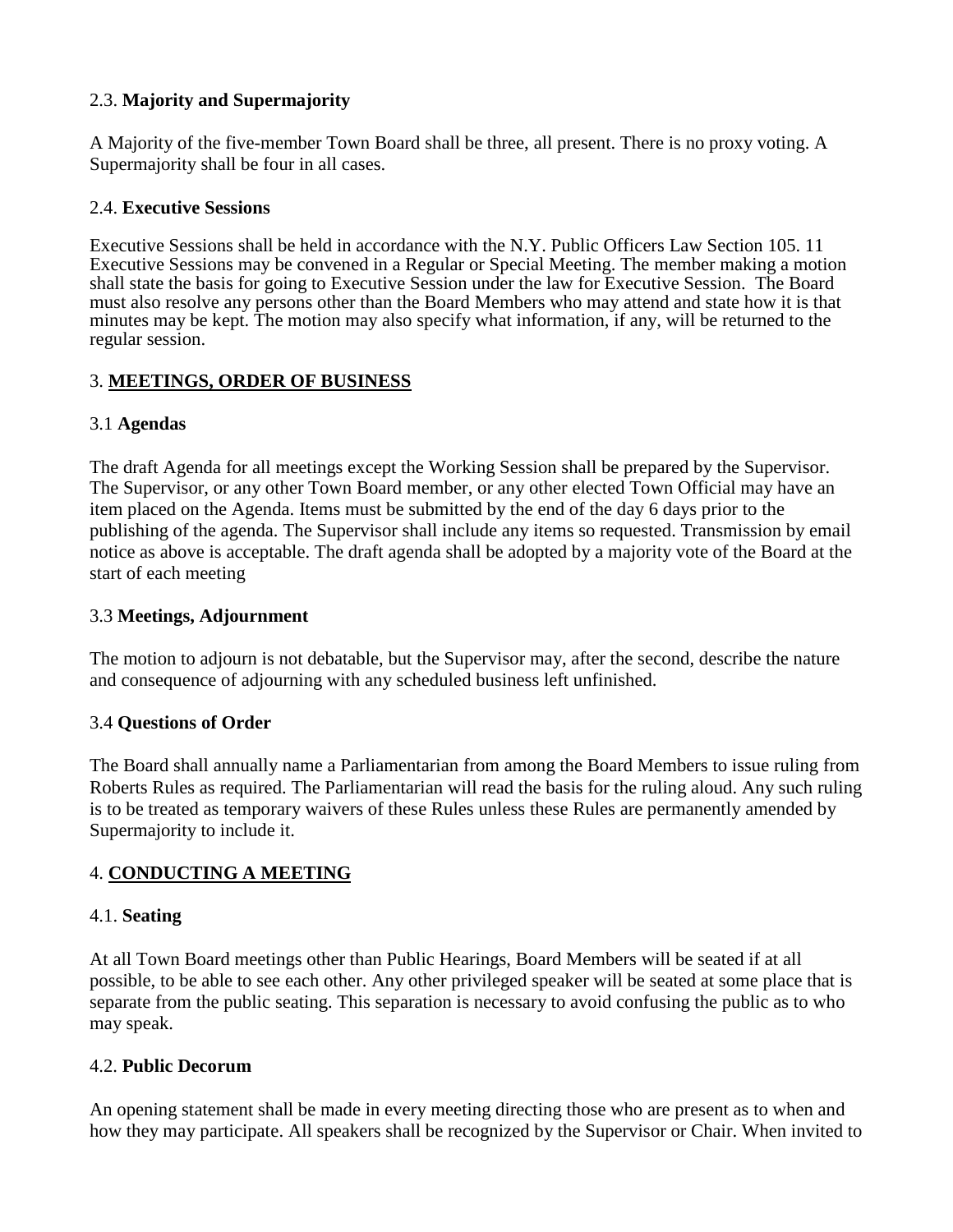speak a member of the public shall be instructed that they may, but do not need to give their full name and municipality of residence. In speaking, the public should address the whole Board. Disruptive behavior will not be allowed during Board meetings. Such behavior shall include name-calling, swearing, defaming, shouting, or other similar behaviors reasonably found to be offensive by the Supervisor or Chair, or on appeal of the Chair's decision, by a majority of the Board. Any member of the Board may call the attention of the Chair to a violation of the rules, by calling out "point of order".

In the event of disruptive behavior, one warning shall be given by the Supervisor or Chair. After one warning, the person being disruptive shall be asked to leave. At any time the Supervisor may address the public on matters having to do with process and decorum. This shall be done promptly when there is a breach and there shall be no exceptions. A statement on appropriate decorum for Town Board meetings shall be included at the bottom of the agenda.

#### 4.3. **Board Decorum**

A Board Member wishing to speak raises a hand for privilege and shall be recognized by the Supervisor. The Supervisor shall assign order of speaking based on the order in which hands are raised. Members may not speak simultaneously and may not interrupt each other. Generally, a member who has not yet addressed the question shall be given privilege over those who have. The Board shall address only the Supervisor, other Board members, and the privileged speakers.

### 4.4. **Members speaking with the Public**

Board members shall not address the public except during the time allocated for public participation, and then only when the Supervisor indicates that they may do so. The indication shall only be made when the Board member indicates an interest in speaking with the person in the public.

# **4.5 Remote Participation in Meetings**

The Ulysses Town Board authorizes both participation and voting by video conferencing of a Ulysses Town Board member who is not physically present at an official Ulysses Town Board meeting if the following requirements are met:

a) At least three members of the Ulysses Town Board are present at the physical location of the Town Board meeting; and

b) The location of the Town Board member who is not physically present at the Town Board meeting is accessible to the general public; and

c) The meeting notice informs the public that a Town Board member will be attending remotely, and includes details of the physical location from which such Town Board member will be participating in the meeting remotely; and

d) The Town Board member is visible to the general public on a screen at the location of the Town Board meeting (i.e. by video conferencing as opposed to telephone conferencing which is not permitted); and

e) Members of the public wishing to participate may do so by phone or videoconference.

f) The Ulysses Town Board member wanting to exercise this option notifies the Town Clerk at least 5 days in advance of the meeting where they cannot physically be present; and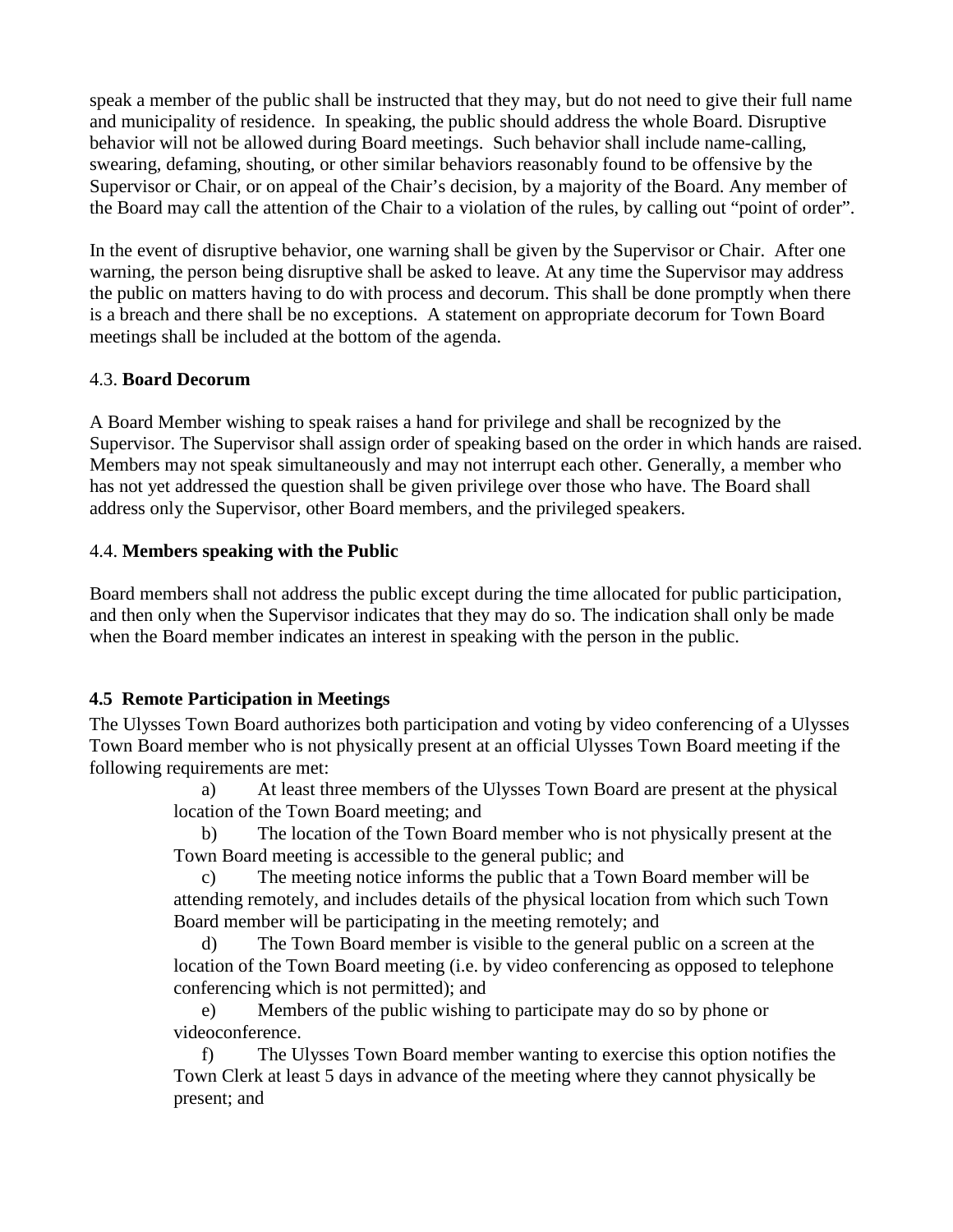g) A Ulysses Town Board member following the above requirements may vote as though they were physically present at the Town Board meeting; and

h) A maximum of two Town Board members may exercise the option to participate remotely at a time.

i) The Clerk shall post the locations of those participating remotely.

j) This clause shall also pertain to participation in the public meetings of the Planning Board and Board of Zoning Appeals and other advisory boards subject to the NYS Open Meetings Law.

#### 5. MOTIONS

### 5.1. **Motions Defined**

The business of the board shall be conducted as a series of motions. A motion is a formal proposal that the Board take certain action.

A *motion to discuss* can be made and seconded to bring a draft motion to the floor for discussion. Once a *motion to discuss* is on the floor, the Board can debate the motion and amendments can be made in response to the discussion if the member who brought the motion agrees, without the formal procedures that govern *main motions*. The only vote required for a *motion to discuss* is to end discussion and remove the motion from the floor. The Supervisor can call a vote to end discussion of a *motion to discuss* at any time.

A *main motion* bringing business before the Board shall be handled in all aspects according to the procedures in Robert's Rules of Order  $(10^{th}$  Ed).

All **other types of motions**, with the exception of a motion to discuss shall be handled in all aspects according to the procedures in Robert's Rules of Order  $(10<sup>th</sup> Ed)$ .

#### 5.2. **Seconds to Motions**

A motion shall not be discussed until it has a Second. A member making a Motion may restate it once in seeking a Second, but may not argue for the Second.

#### 5.3. **Voting on Motions**

Voting shall be by stating "Aye" or "Nay". The Clerk shall immediately state the outcome.

#### 5.4. **Presentation of Motions**

Any Board Member may make any Motion at any time when there is no other Motion on the floor. If the Motion fits clearly within an item listed later on the Agenda the Supervisor may rule it out of order.

It is preferred that Motions be submitted in writing prior to the meeting and must be in writing if they are instructions to any body or person. A Motion may be written out during the meeting (see motion to discuss). Ideally, new Motions are presented 7 days in advance of the meeting to the Supervisor who will have them included in the resolutions for the meeting.

New Motions offered without the required notice may be debated, but unless there is a Super Majority